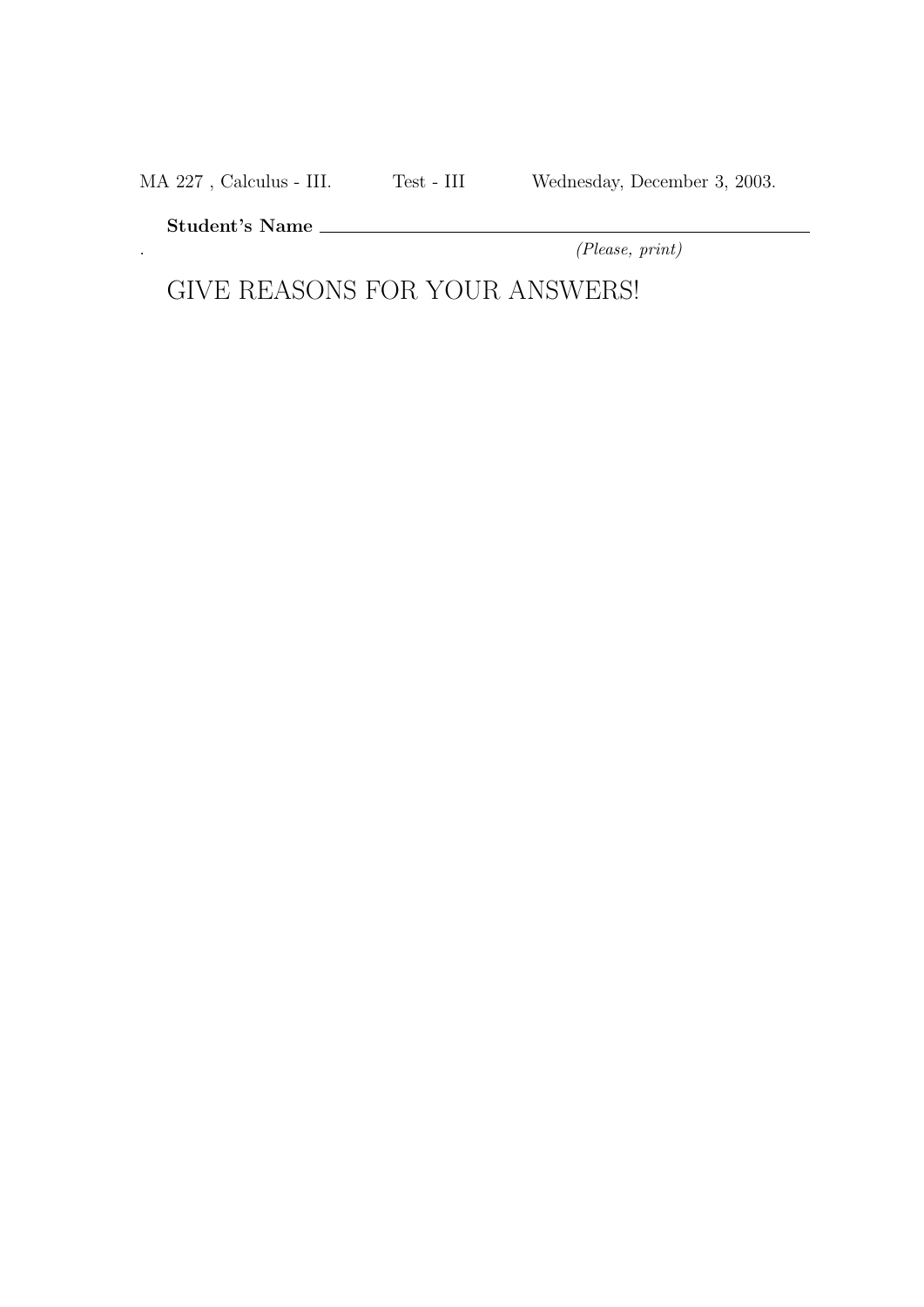TEST 3:

———————————————

HW:

## The Final Grade for TEST 3:

I. (20 %) Evaluate the integral:

$$
\int_D (x - 2y)dA,
$$

where D is the region bounded by the line  $x = y$  and the parabola  $y = x^2$ .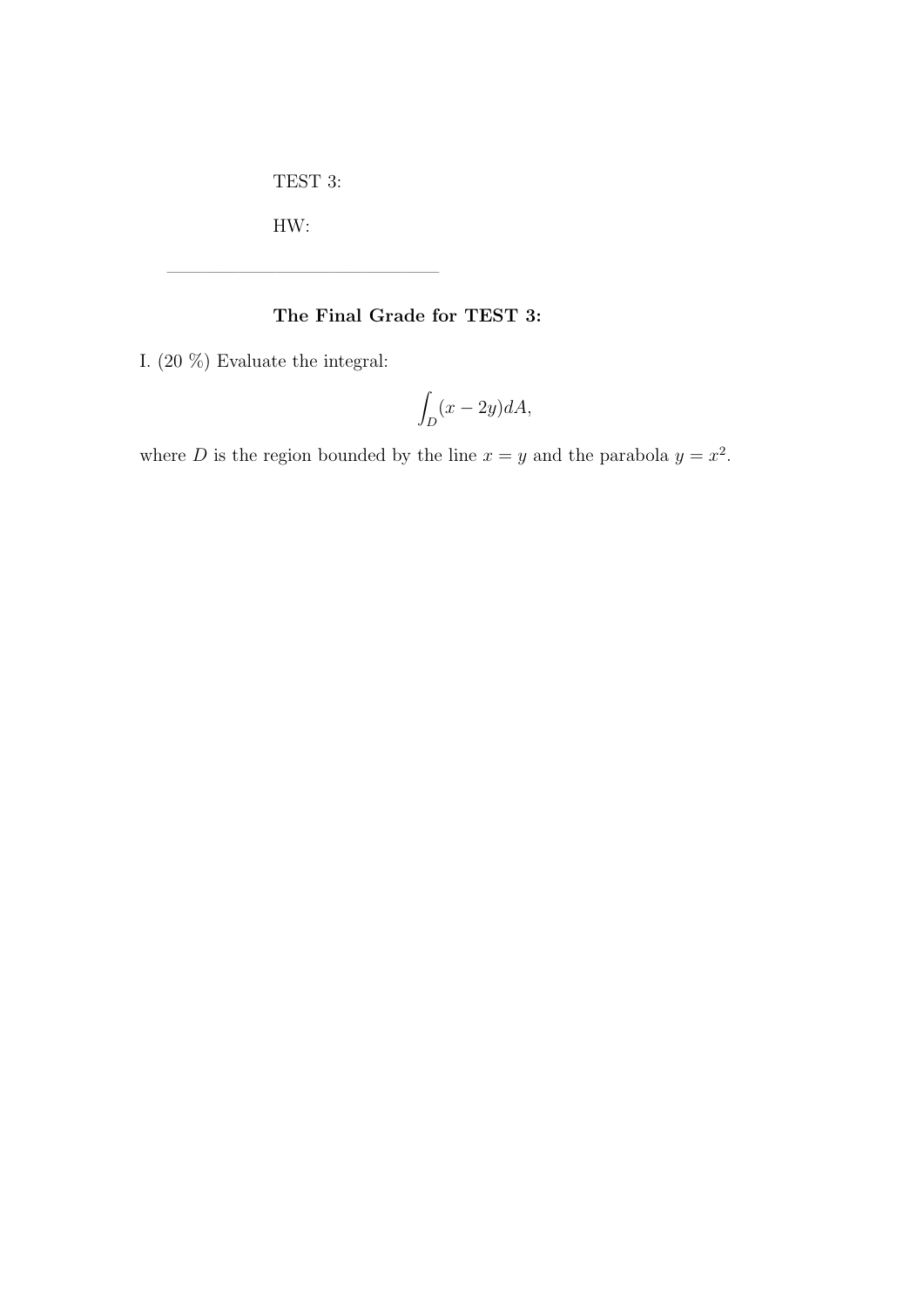II. (20 %) Use the polar coordinates to find the volume of a solid between the paraboloid  $z = 9 - x^2 - y^2$  and the plane  $z = 0$ .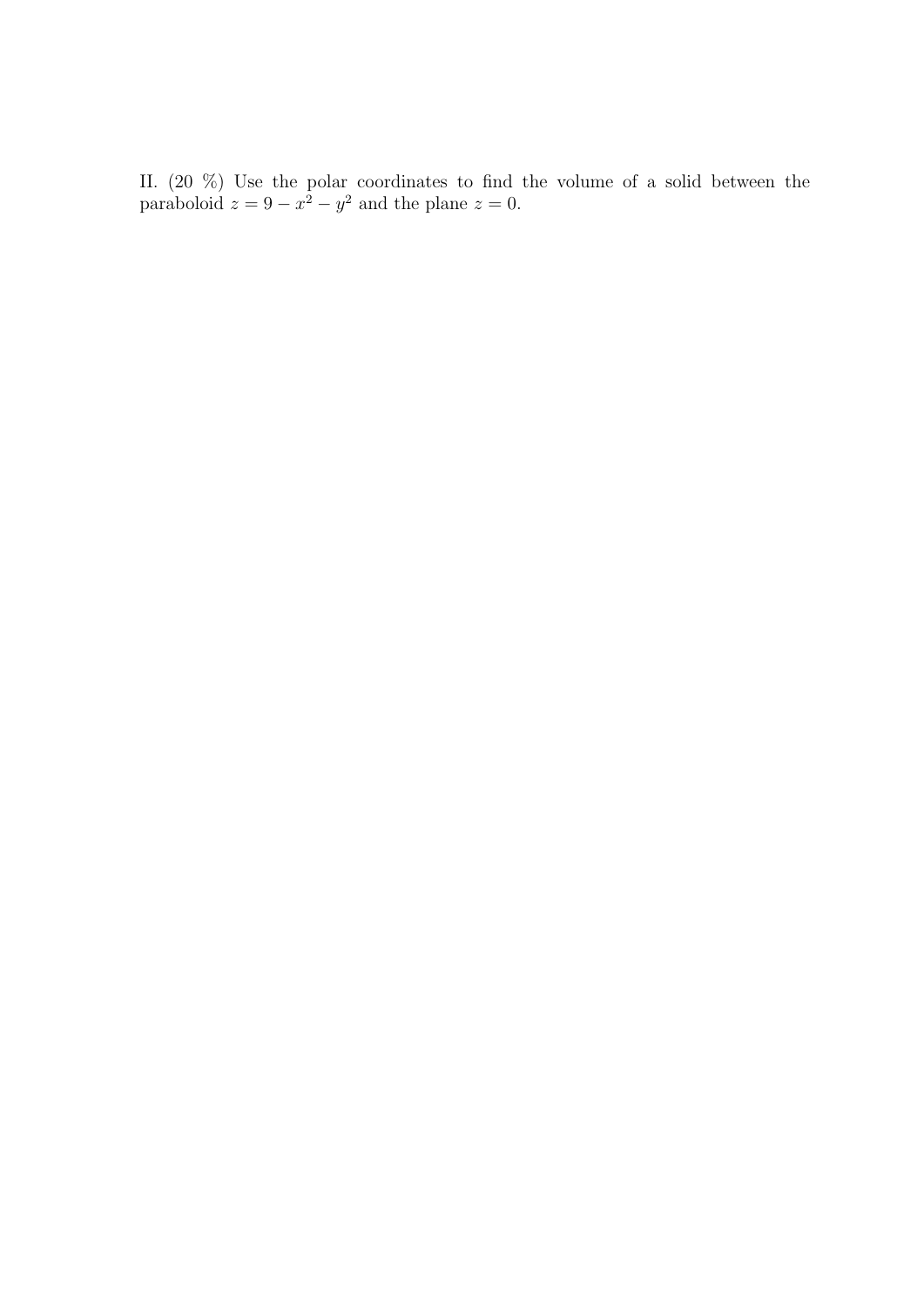III. (20 %) Find the center of mass of the thin plate with density 3 bounded by lines  $x = 0, y = 1$  and the parabola  $y = x^2$  in the first quadrant.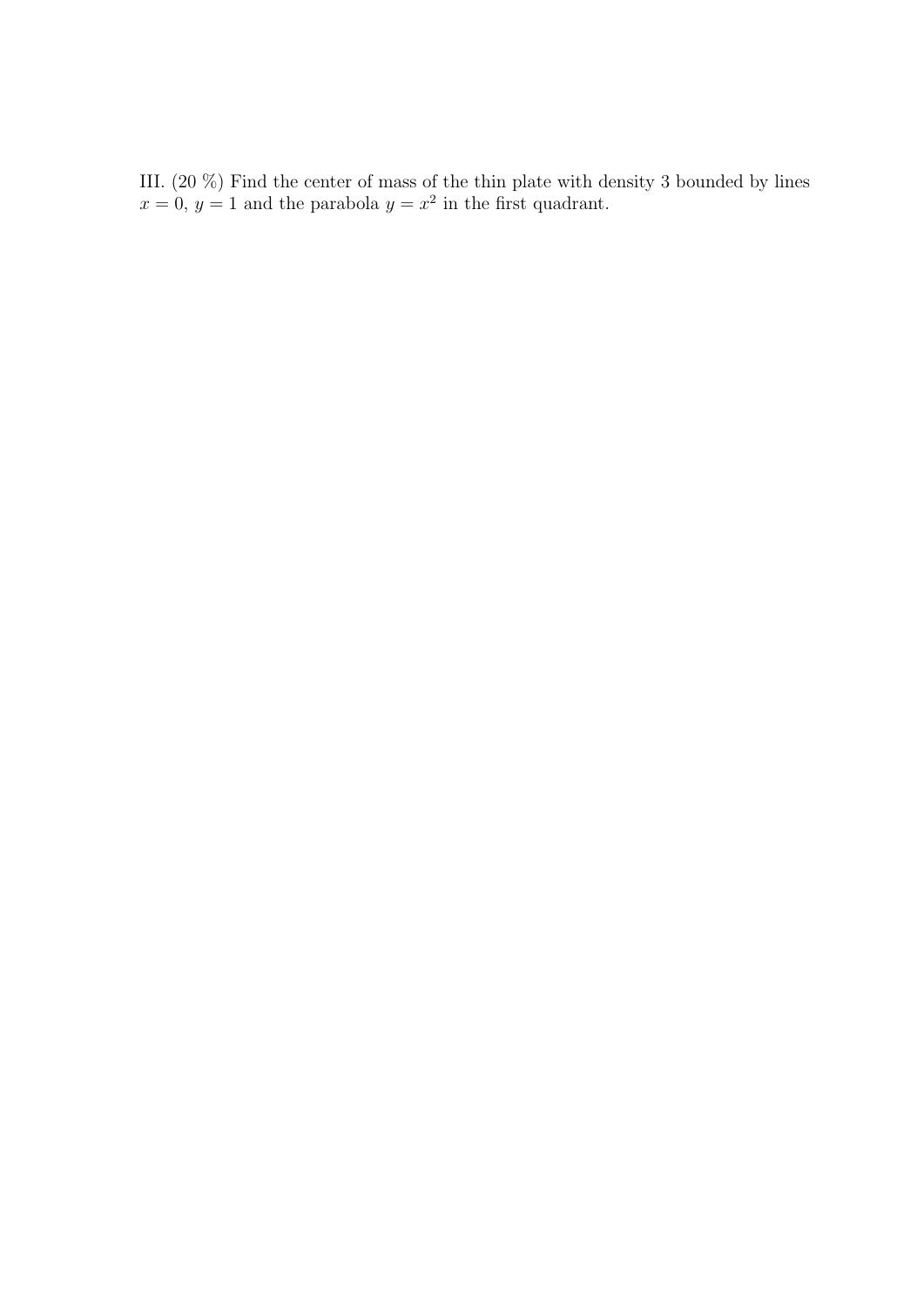IV. (20%) Find

$$
\int_E \int \int x \ dV,
$$

where E is a solid tetrahedron bounded by the planes  $x = 0, y = 0, z = 0$  and  $2x + y + z = 4$  in the positive octant.